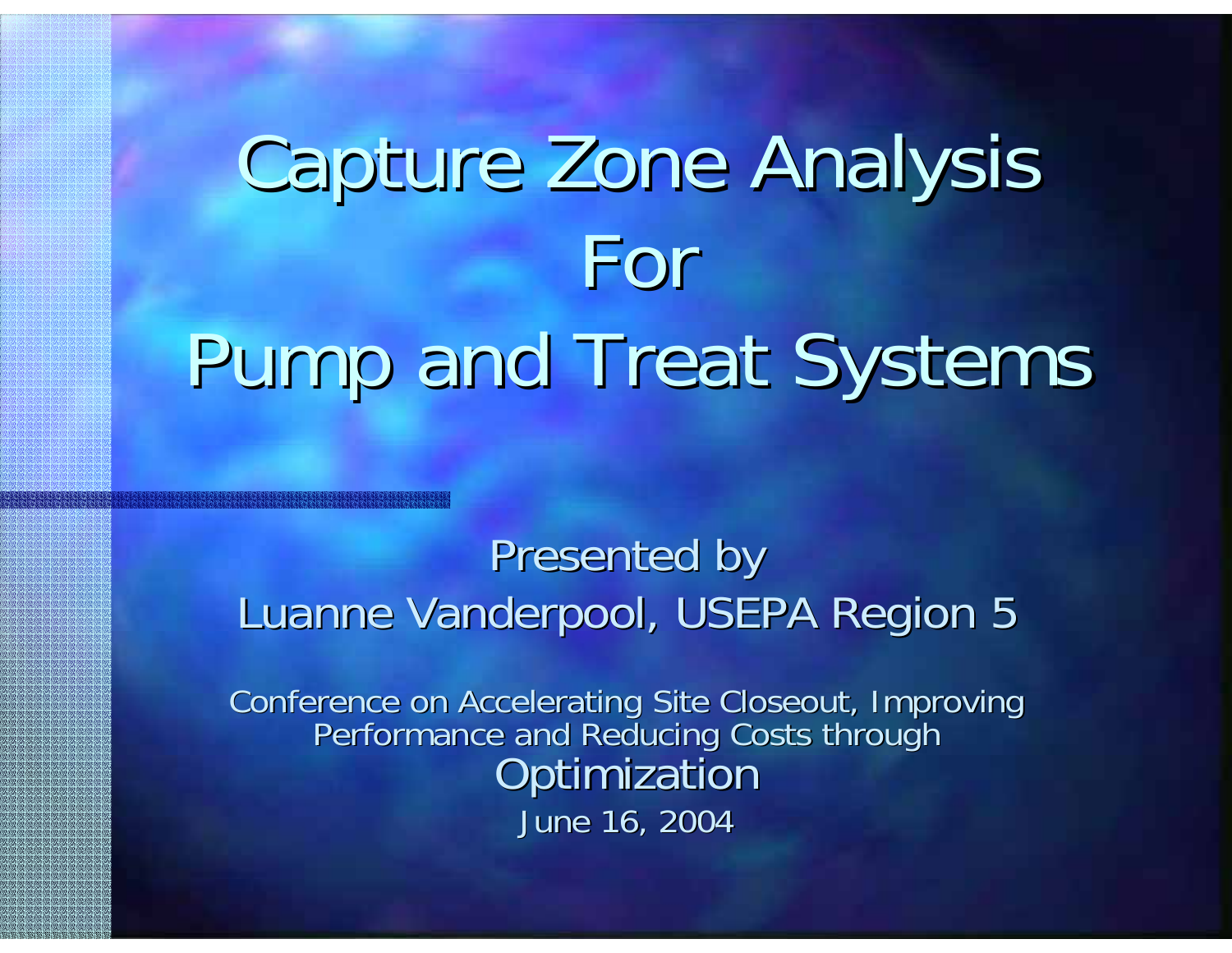#### Objectives of This Presentation

 $\blacksquare$  Provide a preview of forthcoming EPA document on capture zone evaluations for pump and treat systems

 $\blacksquare$  Provide a brief overview of issues associated with capture zone evaluations  $\triangleright$  Specifically capture zone analysis for porous media or aquifers that behave as a porous media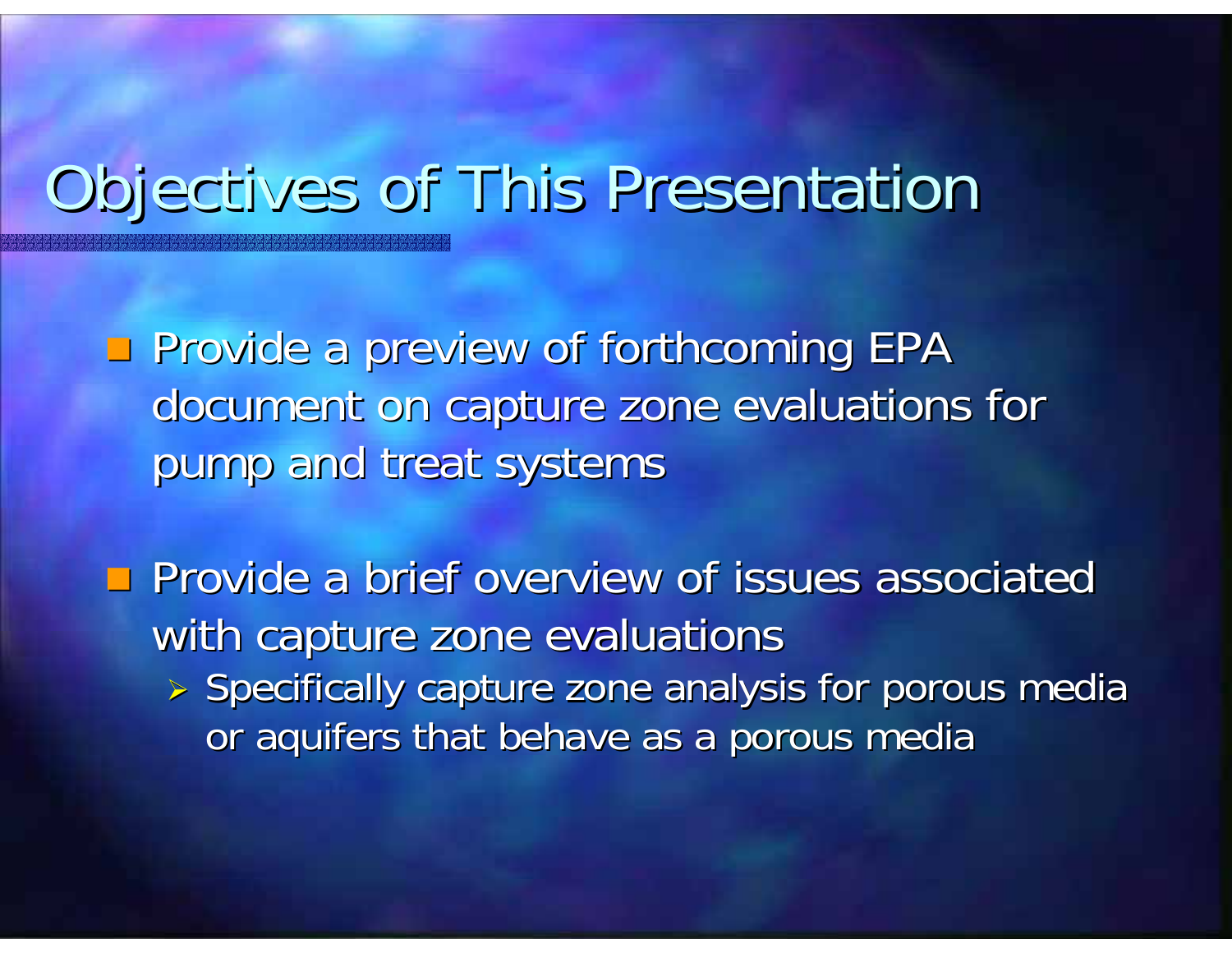### Acknowledgements Acknowledgements

**USEPA Ground Water Forum USEPA OSRTI**  $\square$  USEPA ORD: NRMRL-GWERD  $\square$  GeoTrans, Inc.  $\triangleright$  Rob Greenwald ¾ Yan Zhang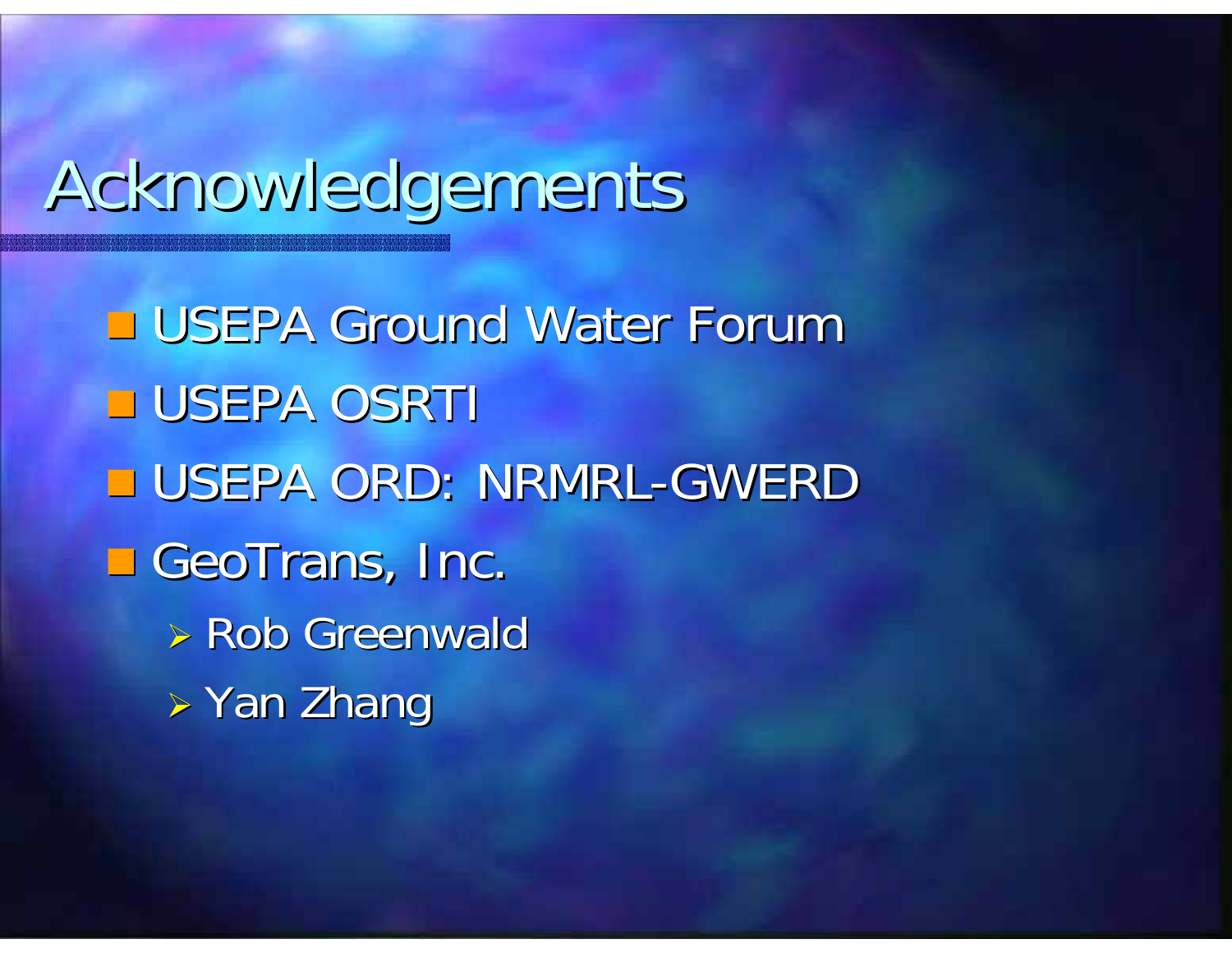#### Presentation Outline

- $\blacksquare$ **EXTA:** Status of forthcoming EPA document -Status of forthcoming EPA document - *A Systematic Approach for the*<br>*Evaluation of Capture Zones at Pump & Treat Systems* 
	- > Companion to Methods for Monitoring Pump-and-Treat Performance
- $\Box$ Definition of "capture zone" and importance of evaluating capture zones
- $\Box$ How is capture zone analysis integrated with other components of effective P&T management?
- п Steps associated with a systematic approach for performing capture zone analysis
	- ¾"iterative process" "iterative process"
	- $\triangleright$  "converging lines of evidence"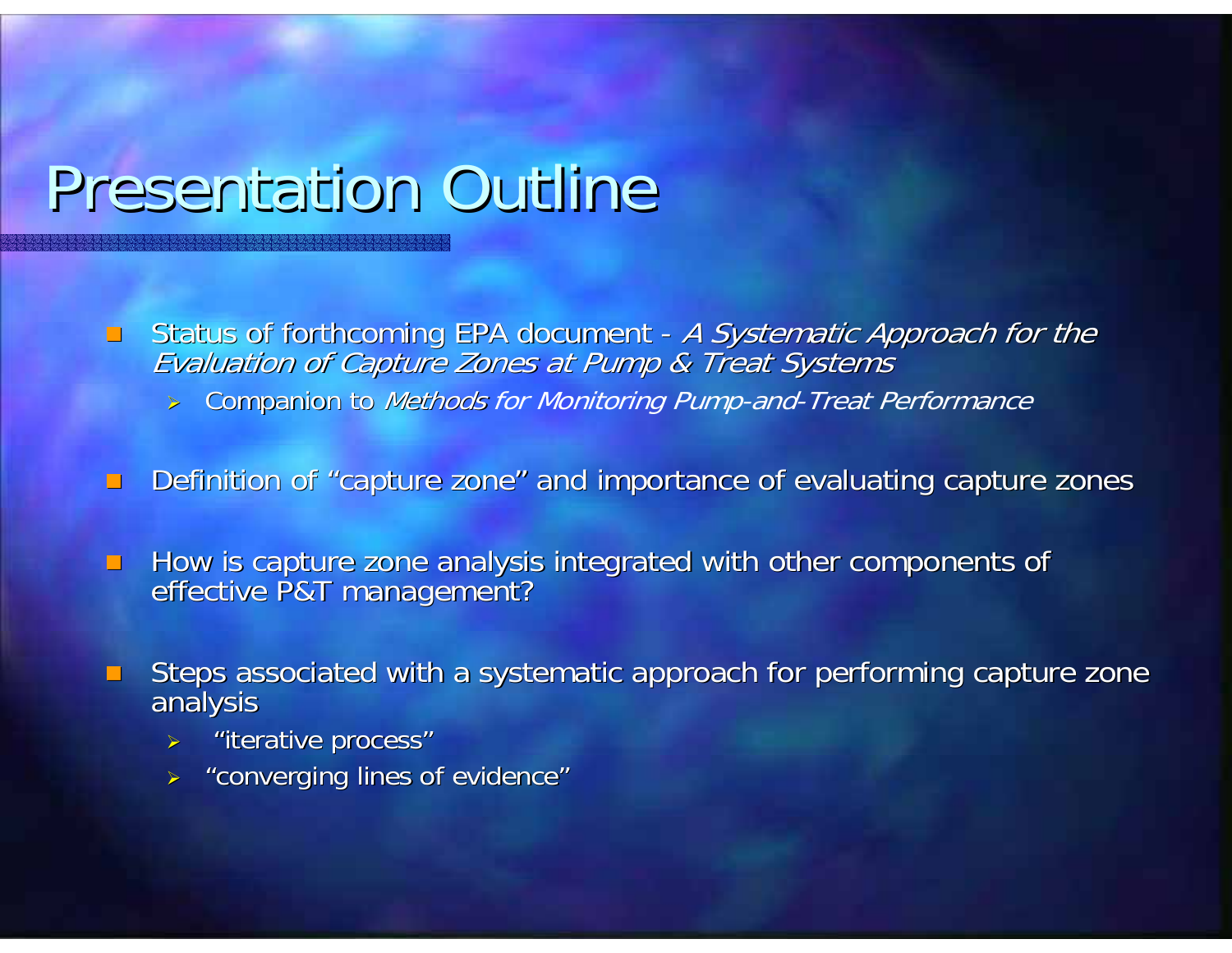#### Status of Forthcoming EPA Document

**Norking Title I** -Working Title - A Systematic Approach for the Evaluation of<br>Capture Zones at Pump & Treat Systems

#### Intended for: Intended for:

- > technical professionals who perform capture zone analyses
- ¾ project managers who review those analyses and/or make project managers who review those analyses and/or make decisions based on those analyses decisions based on those analyses

Presents basic (and sometimes complex) concepts using text<br>and schematics, and then illustrates those concepts with three<br>examples

**EPA hopes to have finalized for distribution by end of FY04** > Currently working on 2<sup>nd</sup> major revision

p. Companion technical training is planned for early FY05 (Regions 3 and 9)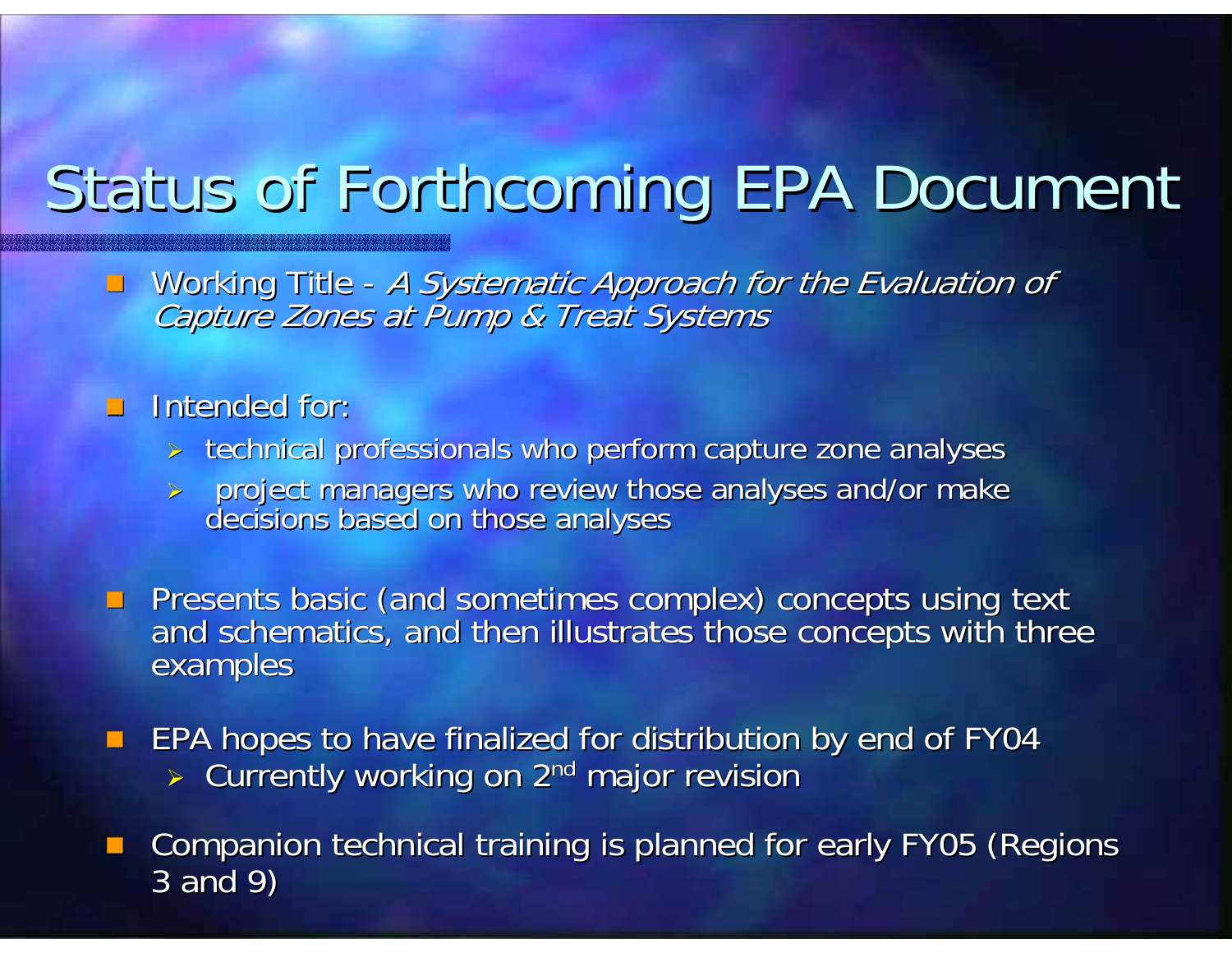#### What is a "Capture Zone"?

- $\Box$ "Capture Zone" refers to the <u>*three-dimensional*</u> region that<br>contributes the groundwater extracted by one or more wells or<br>drains drains
- $\blacksquare$  For pump-and For pump-and-treat (P&T) systems, there are two components that should be the focus of a project manager
	- $>$  actual capture zone
	- > target capture zone

Actual Capture Zone

■ "Capture zone analysis" is the process of interpreting the actual<br>capture zone, and comparing it t<br>determine if sufficient capture is acnieved

Actual and Target Capture Zones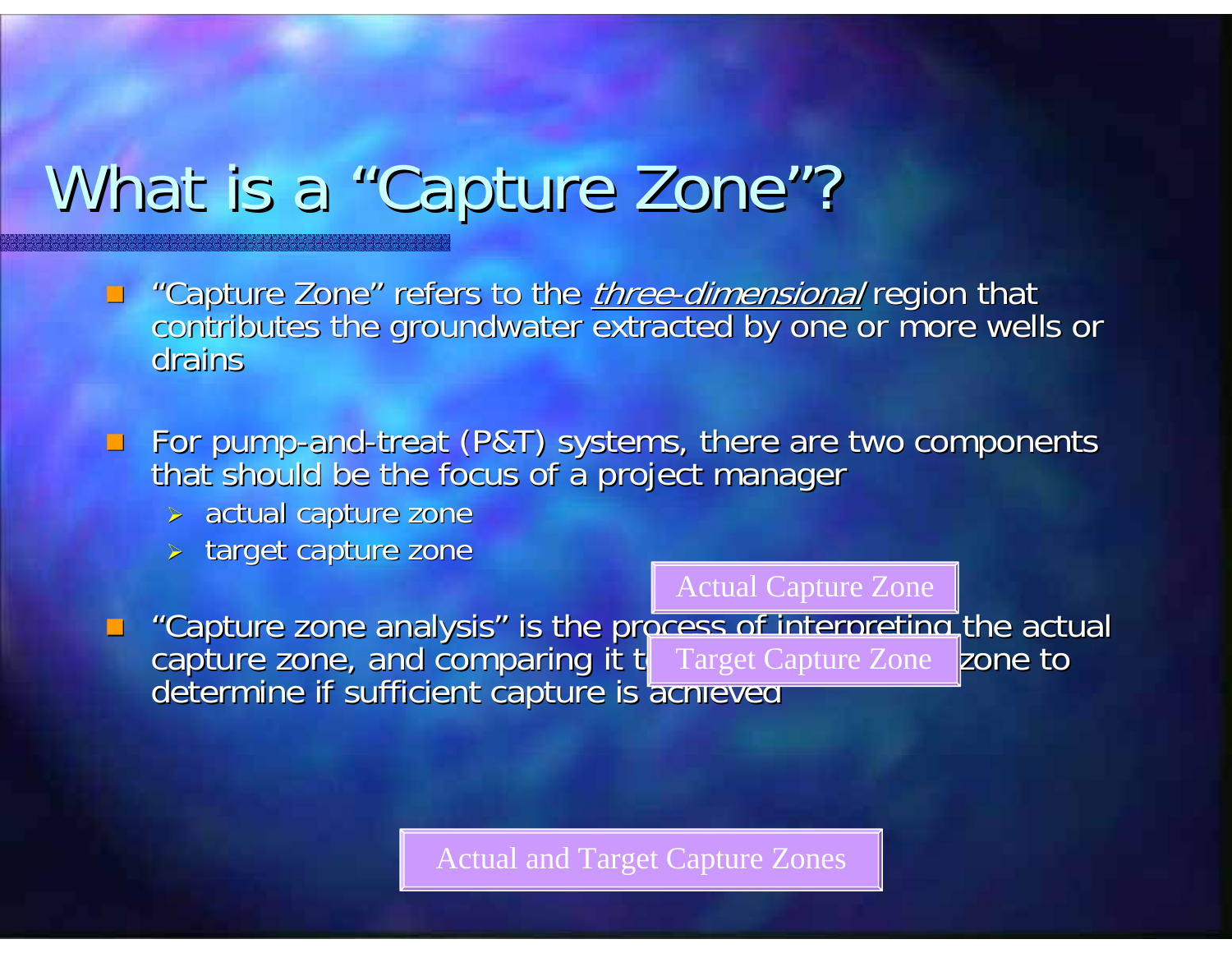#### Capture Zone Analysis Is Important Capture Zone Analysis Is Important

**Quotainment (or "capture") is one of the objectives at** almost every site with a P&T system

**Interpreting actual capture and comparing it to a** "target capture zone" allows success or failure to be evaluated

**Recommendation to perform an improved capture** zone analysis was made at 17 of the first 20 Fund lead sites where a Remediation System Evaluation (RSE) was performed (RSE) was performed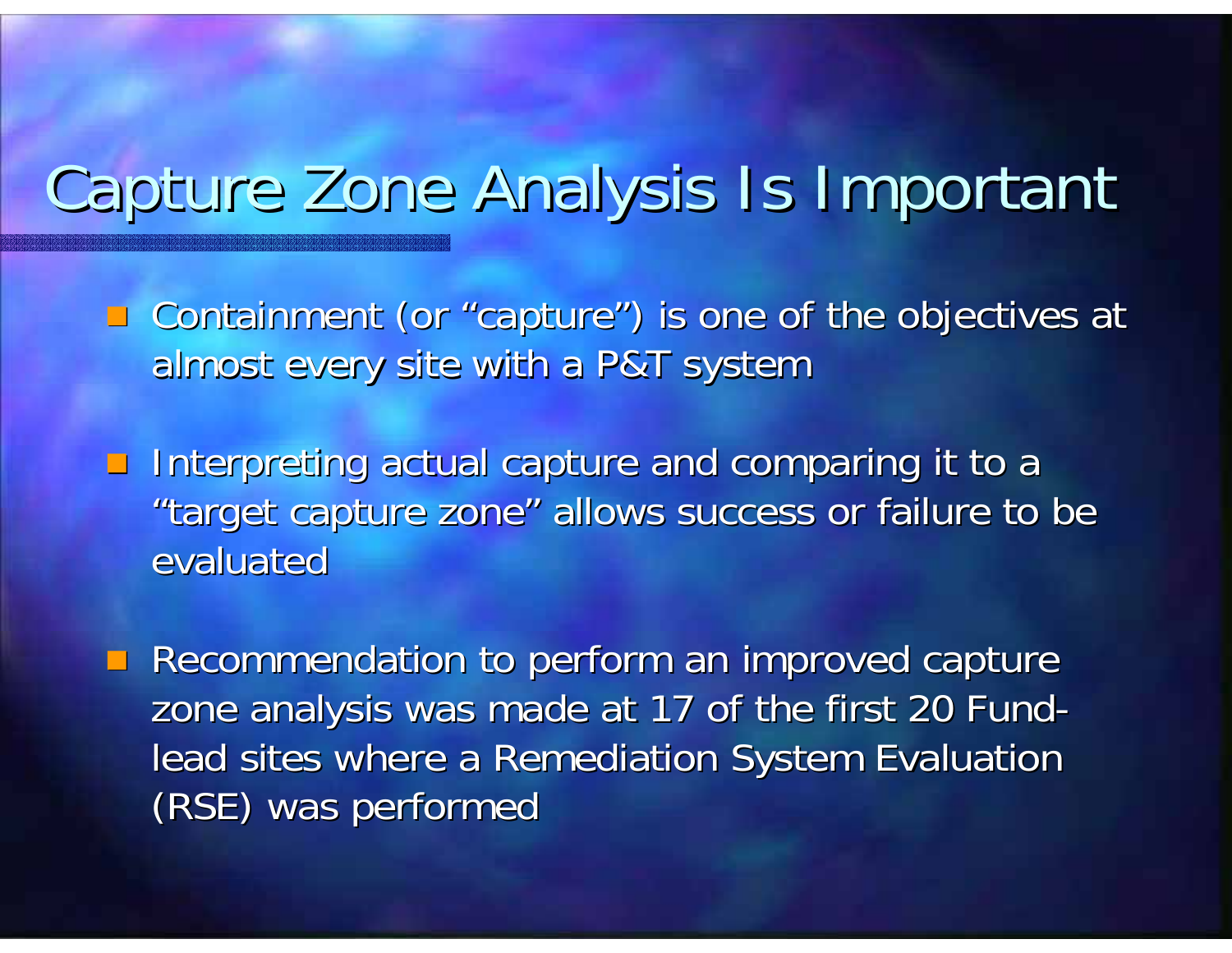## Common Capture Zone Issues Observed During RSEs

- $\blacksquare$  No target capture zone defined, or no comparison of target capture zone to interpreted capture zone (capture not really evaluated in any way at about half of the sites)
- **If** Ignored issues associated with water levels at pumping wells when interpreting potentiometric surfaces
- **Neglected potential for vertical transport**
- **Numerical model used for design but never verified or updated but never verified or updated** based on actual pumping responses based on actual pumping responses
- Confused drawdown response with capture

**Not monitoring water levels at all measuring points, or not all measuring points** converting depth to water to water level elevation

Drawdown vs. Capture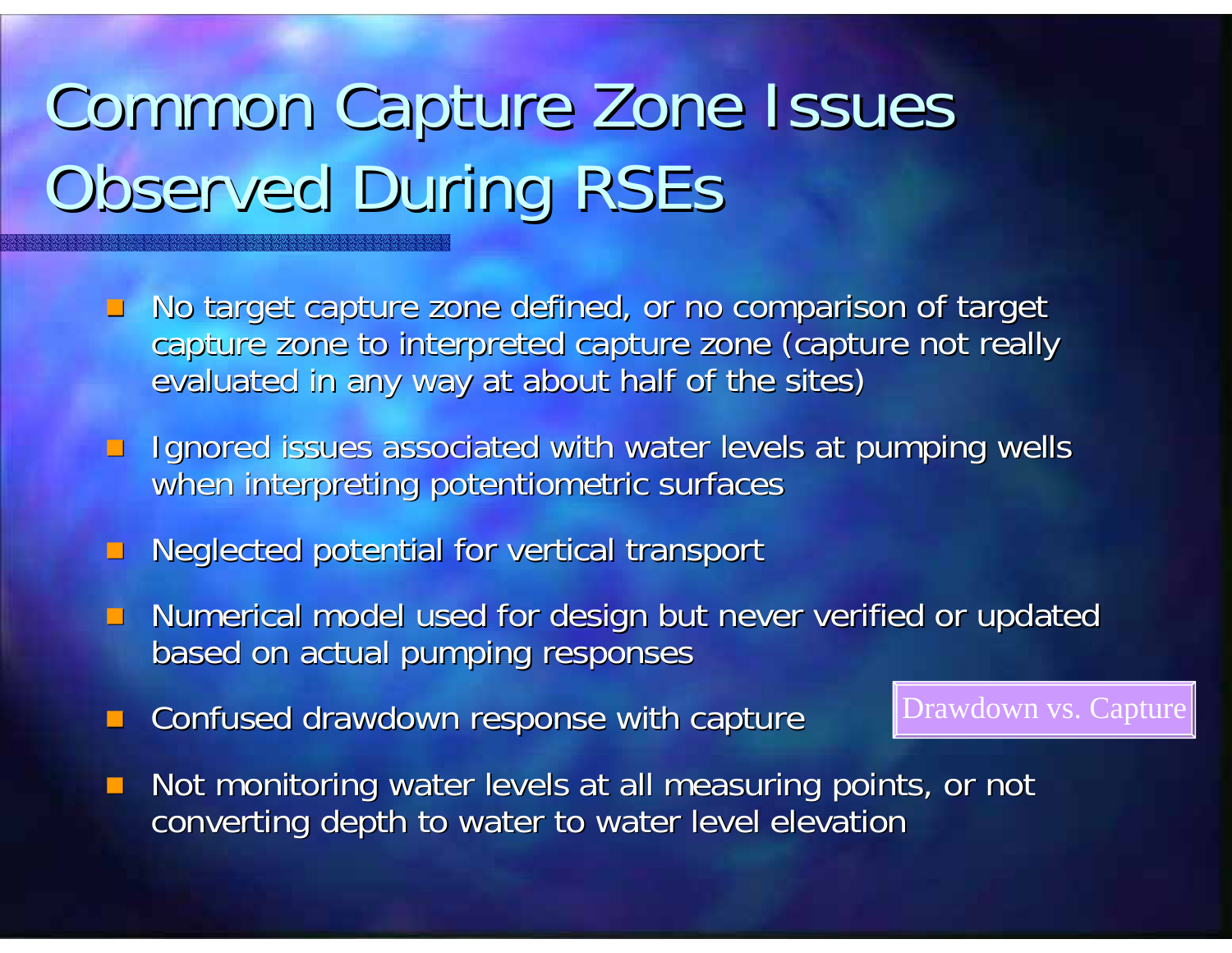## Actual System May Differ From Designed System

- It is not enough to assume capture is sufficient because the design indicated it would be...the actual capture zone<br>must be evaluated because it may be different than<br>assumed or estimated during the design of the remedy
	- > Design may not have accounted for system down time (i.e., when wells are not pumping)
	- > Design may not have accounted for time as seasons, tides, irrigation, or transient off-site pumping
	- > Design may not have accounted for declining well yields due to fouling or lower-than-expected well yield, or may not have fouling or lower-than-expected well yield, or may not have<br>provided for proper well maintenance
	- ¾ Design may not have adequately addressed geologic Design may not have adequately addressed geologic heterogeneities heterogeneities

*therefore the actual capture zone must be interpreted!!!*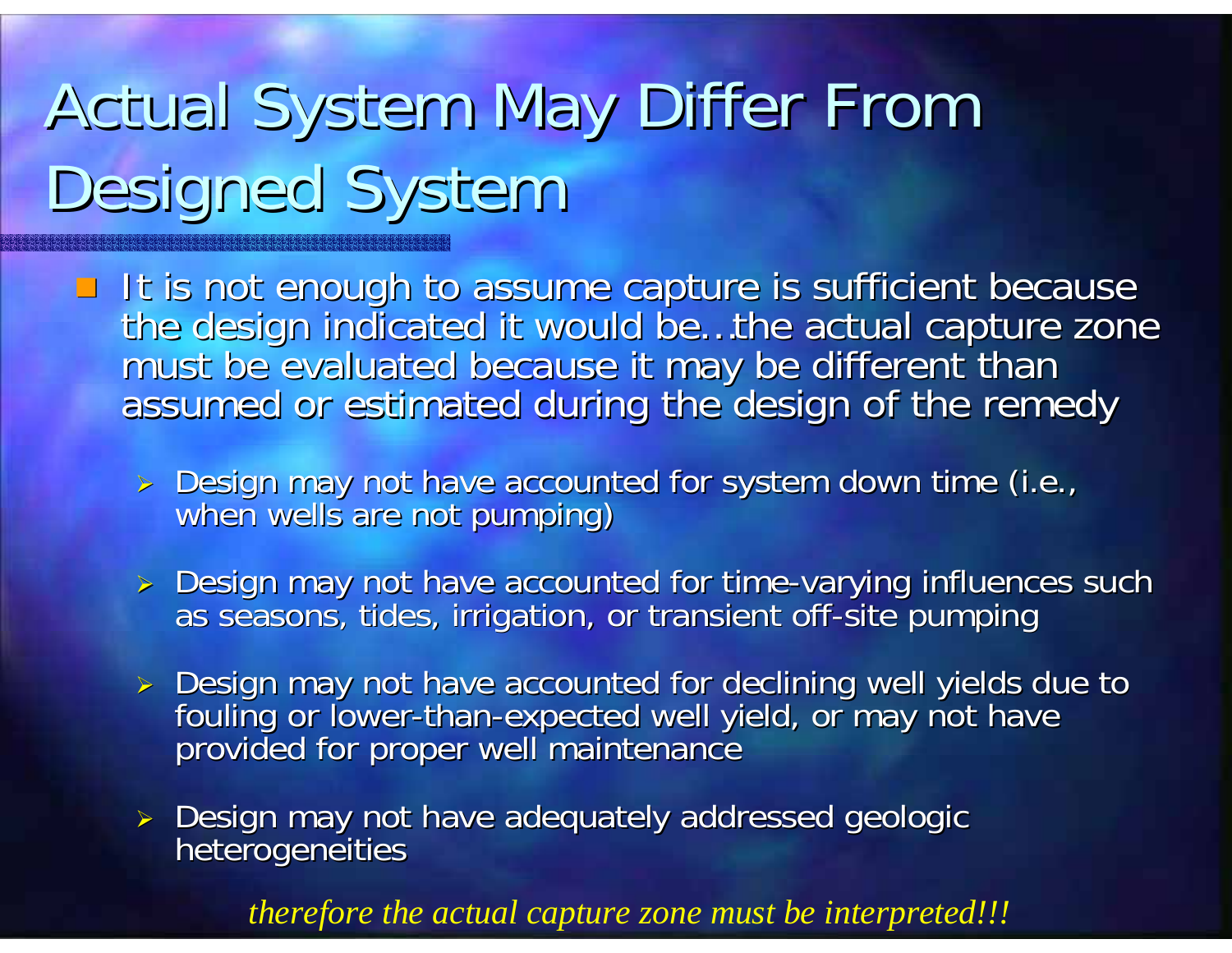#### Potential Negative Impacts From Poor Capture Zone Analysis

**May compromise protectiveness with respect to May compromise protectiveness with respect to** receptors receptors Failed Capture

 $\blacksquare$  May allow plume to grow

- $>$  May require expansion of extraction and/or monitoring network
- $\triangleright$  May increase cleanup time

Potentially wastes time and money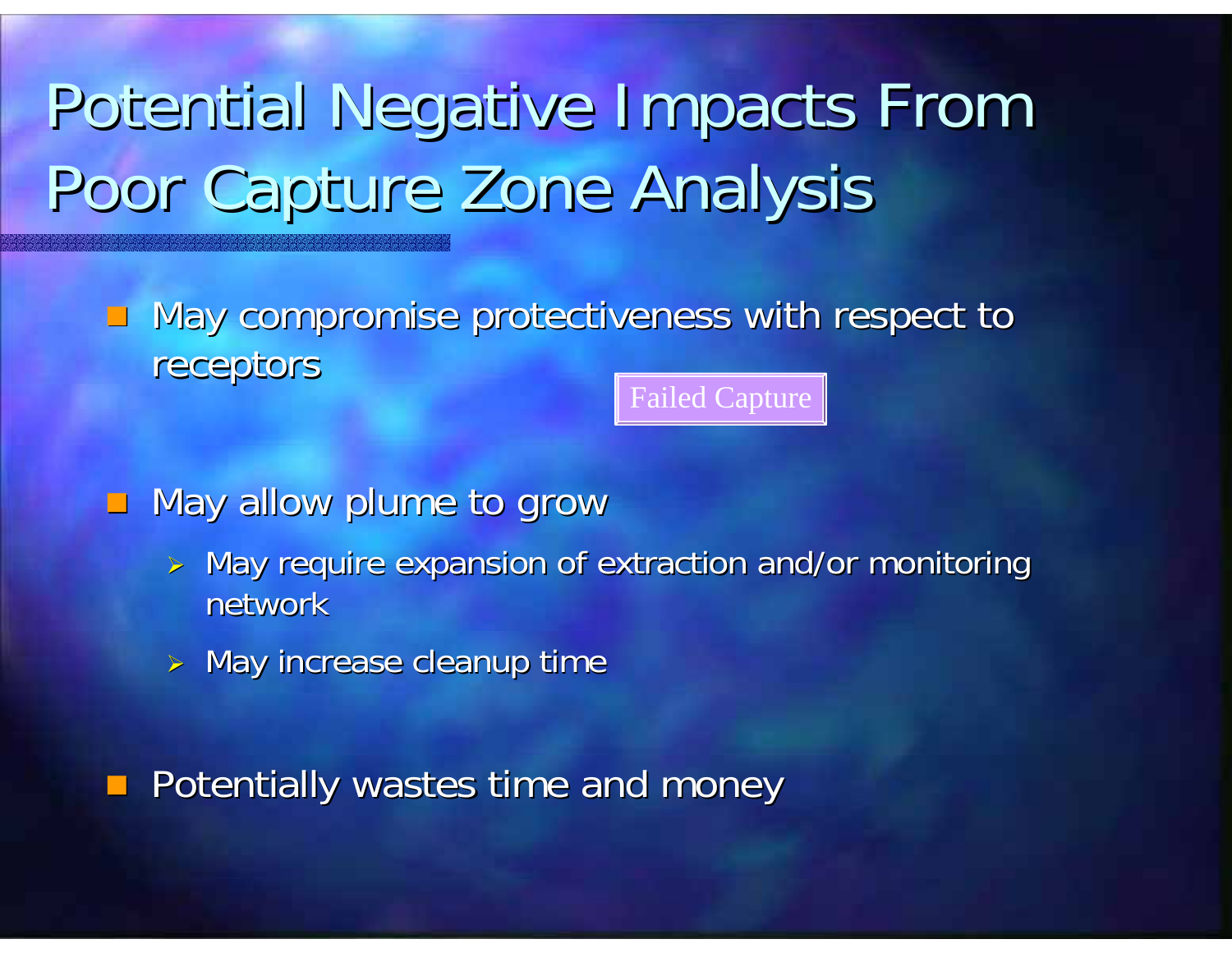### Capture Zone Analysis As a Component of P&T Management

 $\blacksquare$ Are remedy objectives clearly established?

- $>$  Is containment one of the objectives, and if so, why?
- > Is there a "target capture zone" that can be illustrated?
- $>$  If containment and cleanup are both objectives, is the relative priority of containment clearly stated?
- **If Is capture being routinely evaluated and reported?** 
	- > What "lines of evidence" are being evaluated?
	- ¾Is the frequency of capture zone analysis appropriate for the site?
- $\Box$ Is it uncertain whether or not capture is sufficient?
	- $\triangleright$  Iterative process (evaluate capture, identify key data gaps, fill the data gaps, re-evaluate capture)
- $\blacksquare$ Is there a viable "exit strategy"?
	- > How will it be determined that containment is no longer required?
	- $\blacktriangleright$ Might the Target Capture Zone change over time (e.g., shrinking plume) and how will that be addressed?

*"Elements of Effective Management For Pump and Treat Systems" provides an overview of these types of management issues for pump-and-treat systems (EPA 542-R-02-009, December 2002)*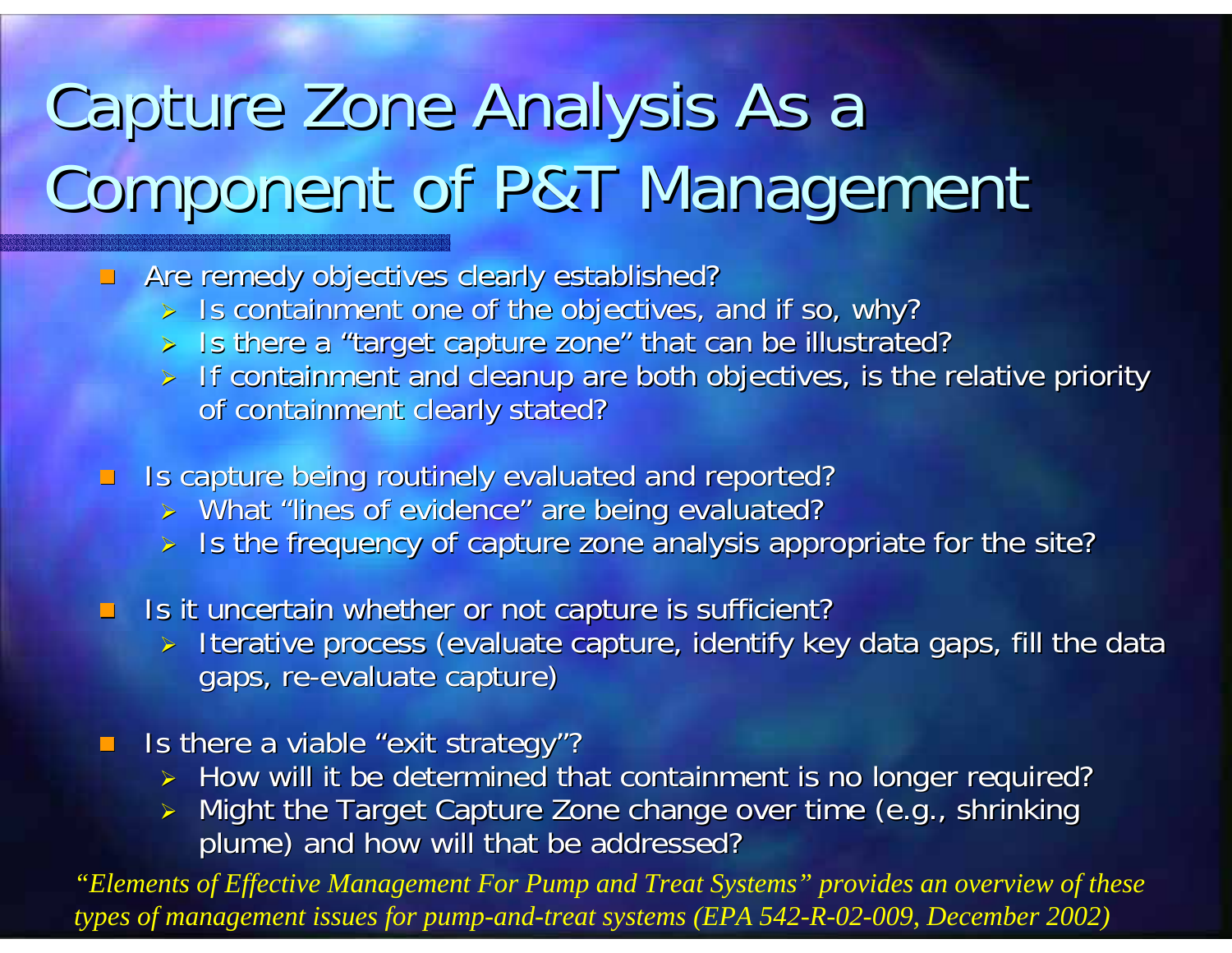## A Systematic Approach for Capture Zone Analysis

- $\Box$ Step 1: Review site data, site conceptual model, and remedy objectives
- $\Box$ ■ Step 2: Define site-specific target capture zone(s)
- $\Box$ Step 3: Interpret water levels
	- > Potentiometric surface maps
	- > Water level pairs (gradient control points)
- **E** Step 4: Perform calculations (as appropriate based on site complexity)
	- $>$  Flow budget calculation
	- > capture zone width calculation (can include drawdown calculation)
	- > Modeling (analytical and/or numerical) to simulate heads, in conjunction<br>with particle tracking and/or transport modeling
- $\mathbb{R}^2$ Step 5: Evaluate concentration trends (and potentially tracer tests)
- $\mathcal{L}_{\mathcal{A}}$ Step 6: Interpret actual capture based on steps 1 to 5, compare to target capture zone(s), assess uncertainties and data gaps

converging lines of evidence increases confidence in the conclusions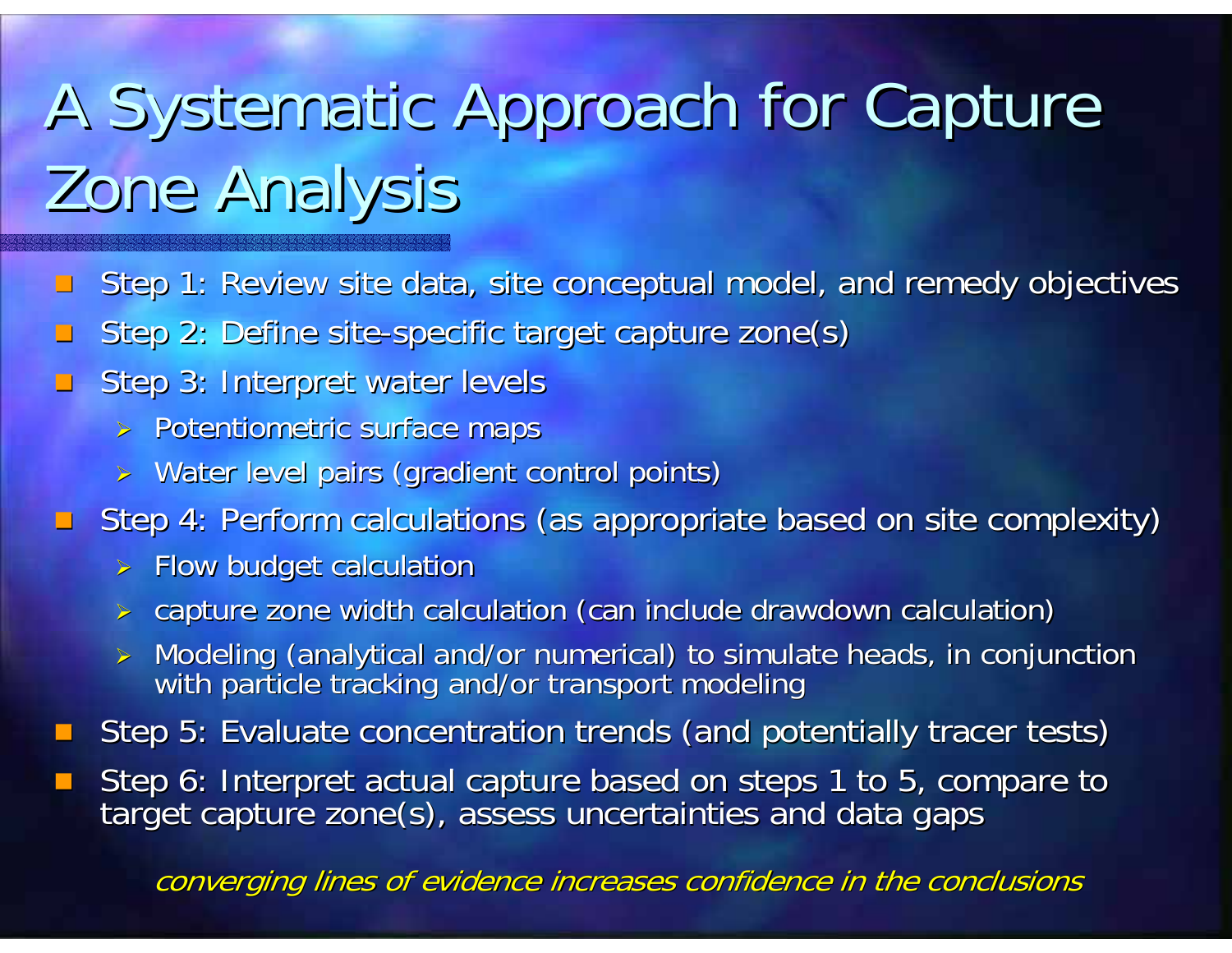#### Key Concepts for Technical Analysis

- **Target capture zone should be clearly stated and relate to the Target capture zone should be clearly stated and relate to the remedy objectives**
- $\Box$ Interpreting capture is extremely difficult, and usually no one line of evidence is sufficient
	- $\triangleright$  Capture effectiveness is primarily evaluated based on field obtained data
	- ¾ Using "converging lines of evidence" adds confidence in the Using "converging lines of evidence" adds confidence in the conclusions of the capture zone evaluation conclusions of the capture zone evaluation

**Use of simple calculations (such as analytical calculation of capture** zone width) are often not appropriate without other lines of<br>evidence, because some of the assumptions are typically violated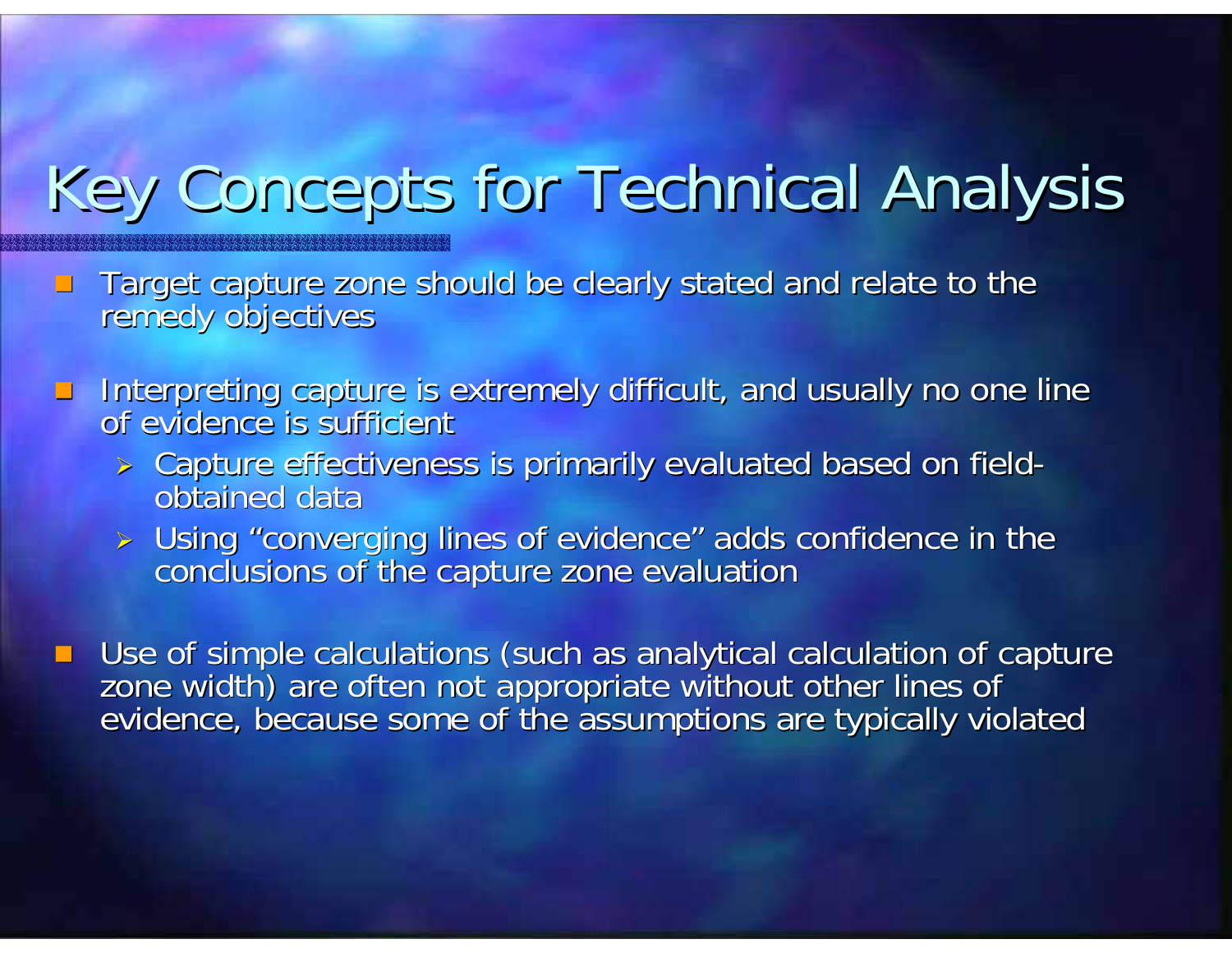#### Key Concepts For Technical Analysis

- Interpretations of capture from potentiometric surfaces are highly dependent on the availability of representative water levels at or near pumping wells
	- > Best data are provided when piezometers are located in immediate vicinity of extraction wells
	- $\triangleright$  Using water levels measured in pumping wells that are subject to well losses may lead to an over-estimate of capture!
	- $\triangleright$  Not using any water levels near pumping wells may lead to an under-estimate of capture<u>!</u>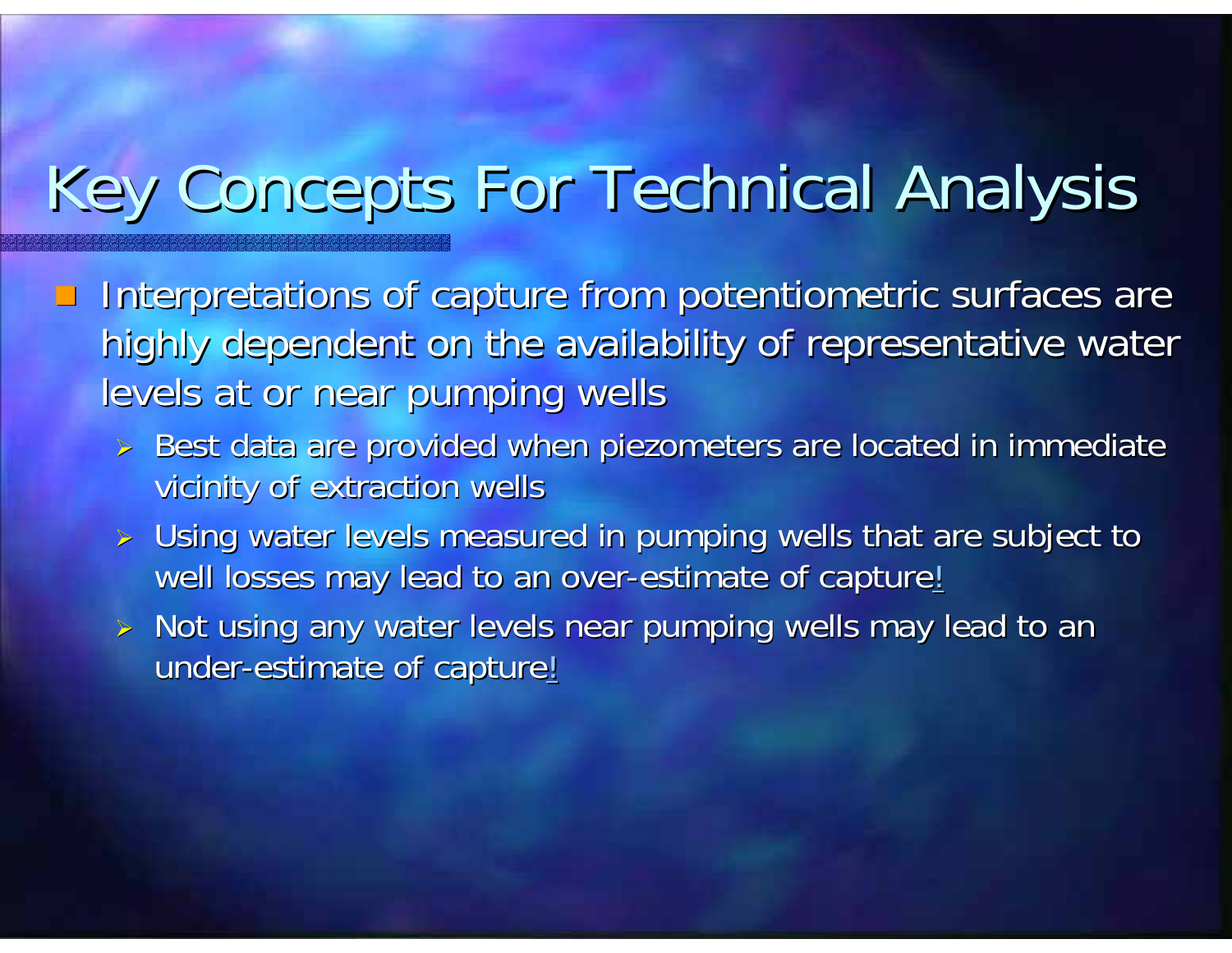#### Key Concepts For Technical Analysis

 $\Box$ Concentration trends at monitoring wells can provide evidence of capture (or lack thereof), but must be located properly to provide useful evidence of capture

 $\blacktriangleright$ Downgradient performance monitoring wells are located downgradient of the capture zone and are currently impacted

 $\triangleright$  Sentinel wells are located downgradient of the capture zone and are not currently impacted

Monitoring Well Concentration Schematic

 $\blacktriangleright$ Locations of monitoring wells for evaluating capture based on concentration trends must be carefully scrutinized, and adding additional monitoring points may be appropriate

e. Even if monitoring points are located properly (beyond the actual capture zone), usually takes a long time (typically years) to indicate successful capture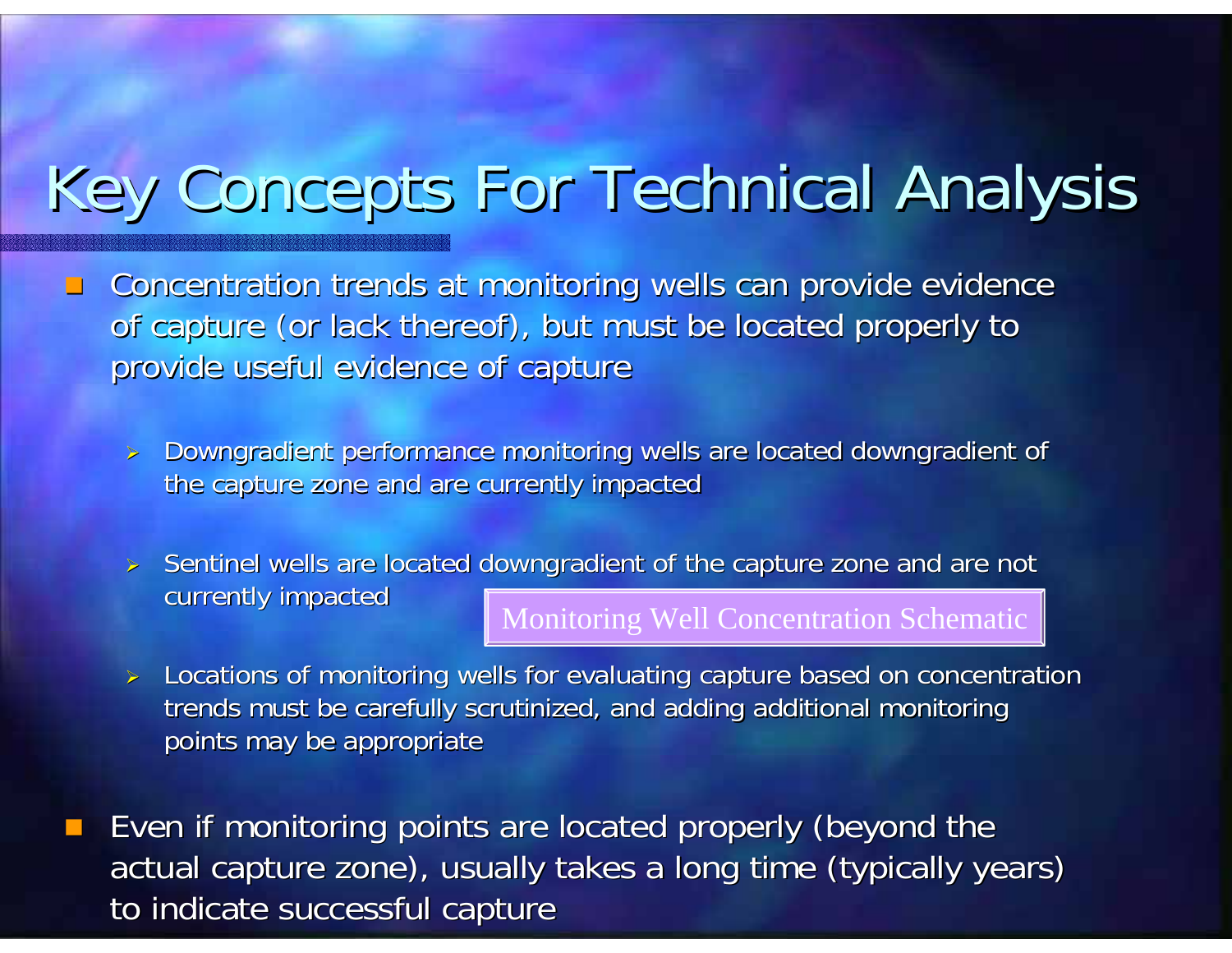#### Key Concepts For a Project Manager

- $\Box$ Remedy objective with respect to plume containment should be clear
- $\blacksquare$ A "Target Capture Zone" that considers potential for both horizontal and<br>vertical transport should be established

"Converging lines of evidence" for capture zone analysis (i.e., use of<br>multiple techniques to evaluate capture) should be employed, and should<br>primarily rely on field-collected data that indicate capture and/or validate primarily rely on field-collected data that indicate capture and/or validate<br>model predictions that indicate capture

goals

- Need for additional field data to reduce uncertainties in the capture zone analysis should be routinely evaluated, and any such data gaps should be addressed
- **Figuency of capture zone evaluation is site Frequency of capture zone evaluation is site** Frequency of capture zone evaluation is site-specific, factors include time to<br>reach quasi-steady-state, temporal nature of stresses (on-site, off-site), travel-time to potential receptors, etc.
- $\mathcal{L}$ Many aspects of capture zone analysis require hydrogeologic<br>expertise...project managers should use the assistance of support personnel<br>and/or contractors if they lack that expertise